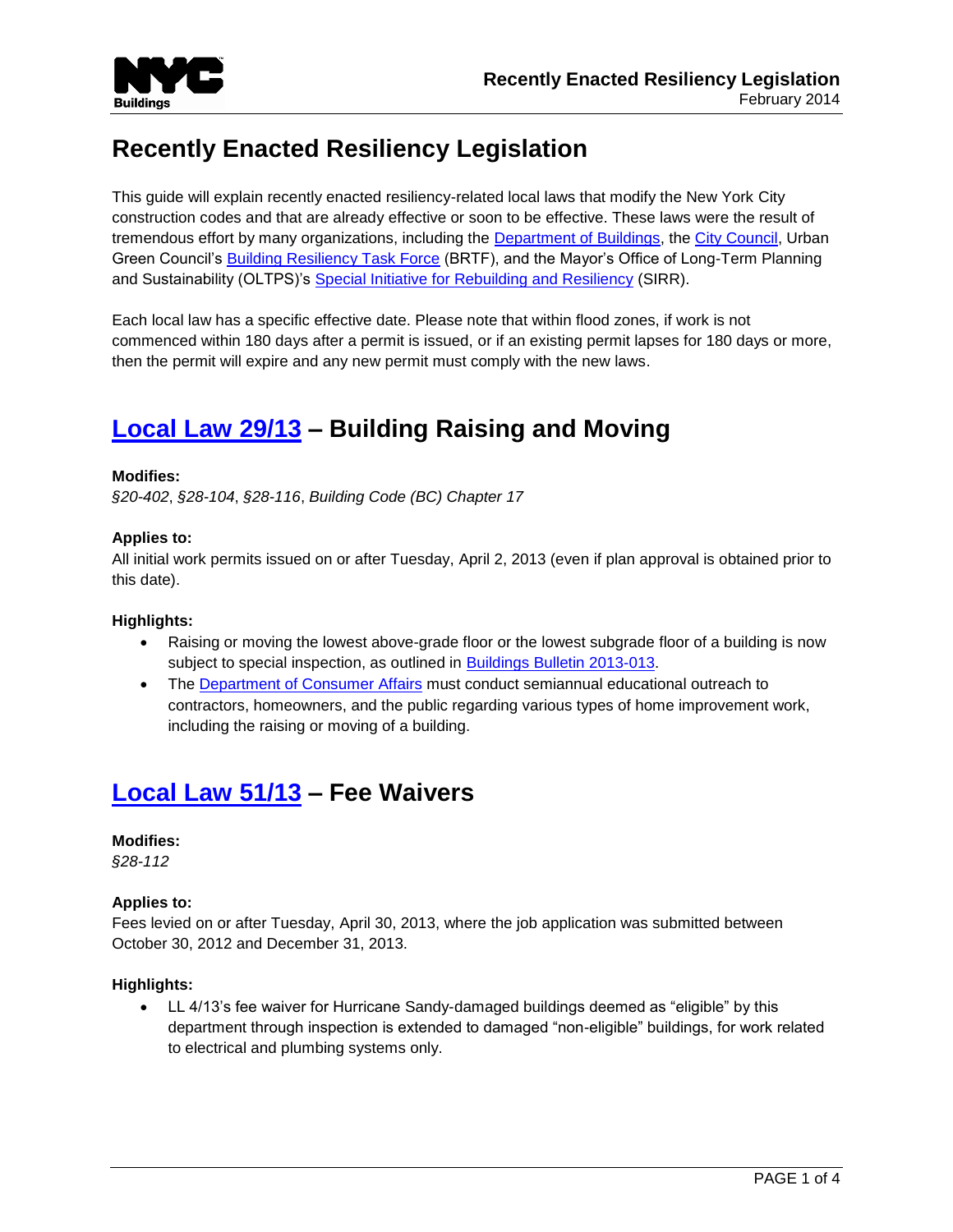

# **[Local Law 82/13](http://www1.nyc.gov/assets/buildings/pdf/ll82of2013.pdf) – Flood Manual**

## **Modifies:**

*§28-103*

## **Applies to:**

The Department of Buildings

## **Highlights:**

 The Department will create and make publicly available a continuously updated, multilingual manual describing flood construction and protection standards applicable in New York City, including: material and structural requirements, equipment modification techniques, and strategies for existing structures.

## **[Local Law 83/13](http://www1.nyc.gov/assets/buildings/pdf/ll83of2013.pdf) – Backflow Prevention**

## **Modifies:**

*Plumbing Code (PC) Chapters 7* and *11*, *BC Appendix G*

## **Applies to:**

All initial work permits issued on or after Tuesday, December 31, 2013 (even if plan approval is obtained prior to this date).

#### **Highlights:**

- Sewer and storm drainage backwater valves must be installed in all buildings in the 100-year flood plain.
- Sanitary system tanks located below the design flood elevation (DFE) must be anchored against buoyancy and oversized in certain cases.

## **[Local Law 95/13](http://www1.nyc.gov/assets/buildings/pdf/ll95of2013.pdf) – Patient Care Areas**

## **Modifies:**

*BC Appendix G*

#### **Applies to:**

All initial work permits issued on or after Tuesday, November 19, 2013 (even if plan approval is obtained prior to this date).

#### **Highlights:**

 "Patient care areas" and patient sleeping spaces are no longer allowed below the design flood elevation (even if dry-floodproofed).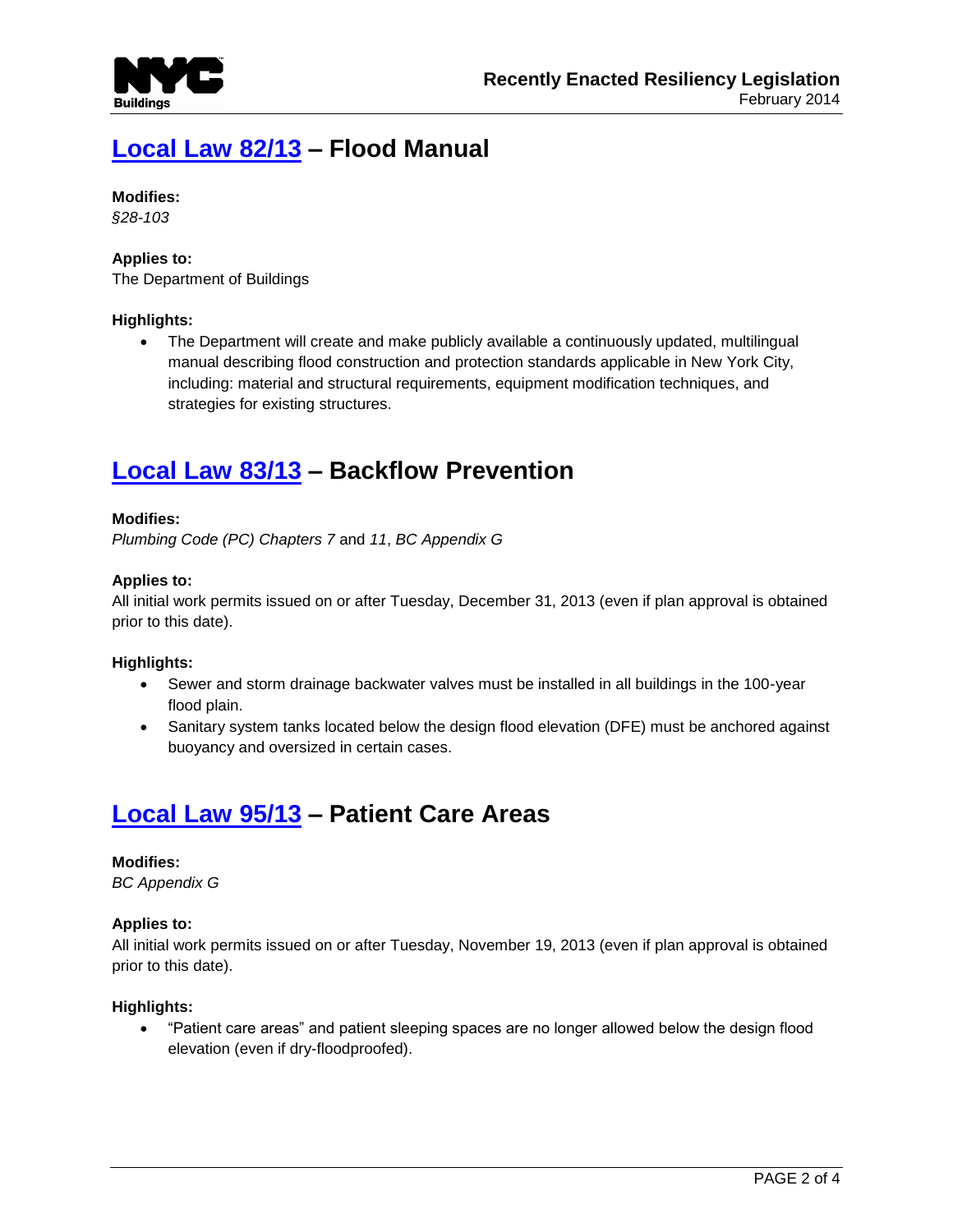

# **[Local Law 96/13](http://www1.nyc.gov/assets/buildings/pdf/ll96of2013.pdf) – Survey Data and Flood Maps**

#### **Modifies:**

*§28-104, BC Appendix G*

## **PFIRM requirements apply to:**

All initial work permits issued on or after Monday, January 6, 2014 (even if plan approval is obtained prior to this date).

## **NAVD requirements apply to:**

Initial construction documents for new projects submitted on or after Monday, January 6, 2014. Projects submitted prior to January 6, 2014 using an elevation datum other than NAVD should submit subsequent documents (amended construction documents, final surveys, etc.) in the same datum that was previously accepted.

## **Highlights:**

- All projects must comply with the more stringent of either the 2007 FEMA FIRMs or the 2013 FEMA PFIRMs.
- All construction documents submitted to the department (including surveys and plot plans) must indicate elevations above sea level based using NAVD as a primary datum. Placing a secondary datum in parentheses, adjacent to the NAVD elevations, is acceptable provided that a legend is presented clearly explaining the conversion convention used.

## **[Local Law 99/13](http://www1.nyc.gov/assets/buildings/pdf/ll99of2013.pdf) – Cable Length and Fuel Oil Storage**

#### **Modifies:**

*§27-3003*, *Electrical Code (EC) Chapters 7* and *8*, *BC Appendix G*, *Mechanical Code (MC) Chapter 13*

#### **Applies to:**

All initial work permits issued on or after Tuesday, November 19, 2013 (even if plan approval is obtained prior to this date).

#### **Highlights:**

- Electrical work performed in the 100-year floodplain and, where applicable, in the 500-year floodplain, must comply with BC Appendix G.
- Unlisted conductive and nonconductive outside plant optical fiber cables entering buildings may exceed 15m (50 ft) length in the 100-year and 500-year flood plains, for the purpose of locating equipment above potential flood waters.
- In the 100-year and 500-year flood plains, the maximum fuel oil storage capacity may be increased from 330 to 3,000 gallons on the lowest story having its floor above the applicable design flood elevation, provided that each storage tank is limited to the quantity specified in the law and enclosed in a separate 3-hour fire-resistance-rated vault.